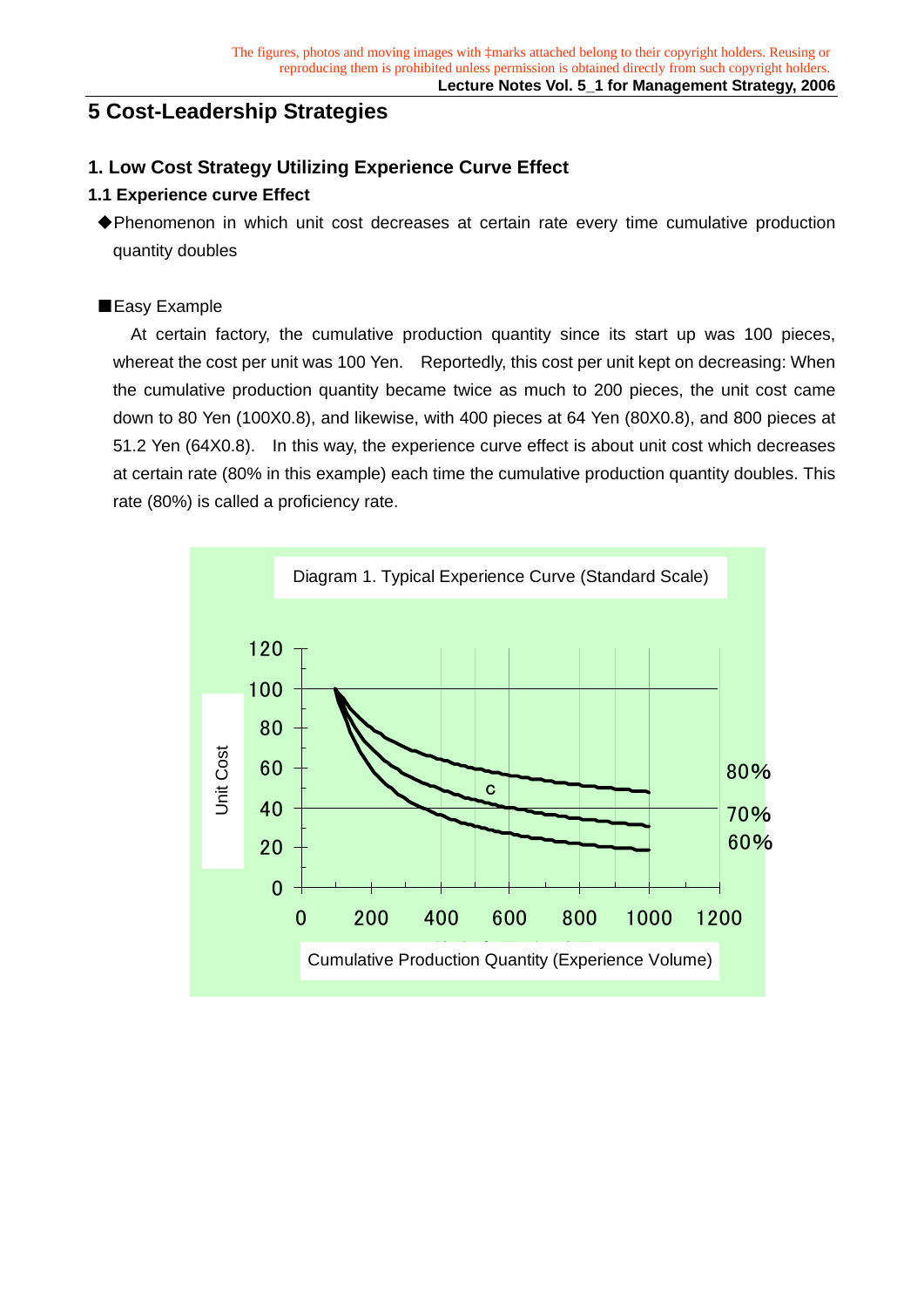| Numerical Example of Experience Curve |                     |            |  |  |                                  |    |                                 |
|---------------------------------------|---------------------|------------|--|--|----------------------------------|----|---------------------------------|
| <b>Cumulative Production Quantity</b> |                     |            |  |  |                                  |    | 100 200 400 800 1000 5000 10000 |
| Unit Cost                             | Proficiency<br>Rate |            |  |  | 809 100 80.0 64.0 51.2 47.7 28.4 |    | <b>22 7</b>                     |
|                                       | Proficiency<br>Rate |            |  |  | 5709 100 700 49.0 34.3 30.6 13.4 |    | 94                              |
|                                       | Proficiency<br>Rate | <b>SOO</b> |  |  | 100 60.0 36.0 21.6 18.3          | 56 | 34                              |

### ■Background to Finding

 This Experience Curve Effect was found in the1930s in the process of researching the production cost of aircrafts in the U.S. Inasmuch as the production of aircrafts in general did not adopt a production system for the economy of scale to work strongly, a chronological cost reduction could not be fully explained by the economy of scale alone. With that, by separating the economy of scale describing the relationship between production scale and unit cost、a relationship between cumulative production quantity and unit production cost came to be called Learning Curve. Since then, similar studies were conducted on various industries to have found, not limited to production cost, the same kind of phenomena regarding unit cost including overhead cost relevant to selling. To that end, a case which is not limited to production cost has been named Experience Curve separating from Learning Curve.

#### ■Graph

The experience curve is expressed on a graph in which the vertical axis represents unit cost and the horizontal axis the cumulative production quantity. On a graph with a standard scale, the experience curve is a downward-sloping and convex-shaped curve toward the original point (Diagram 1), while normally this is drawn as a straight line on a graph using a double-logarithm scale. (Diagram 2).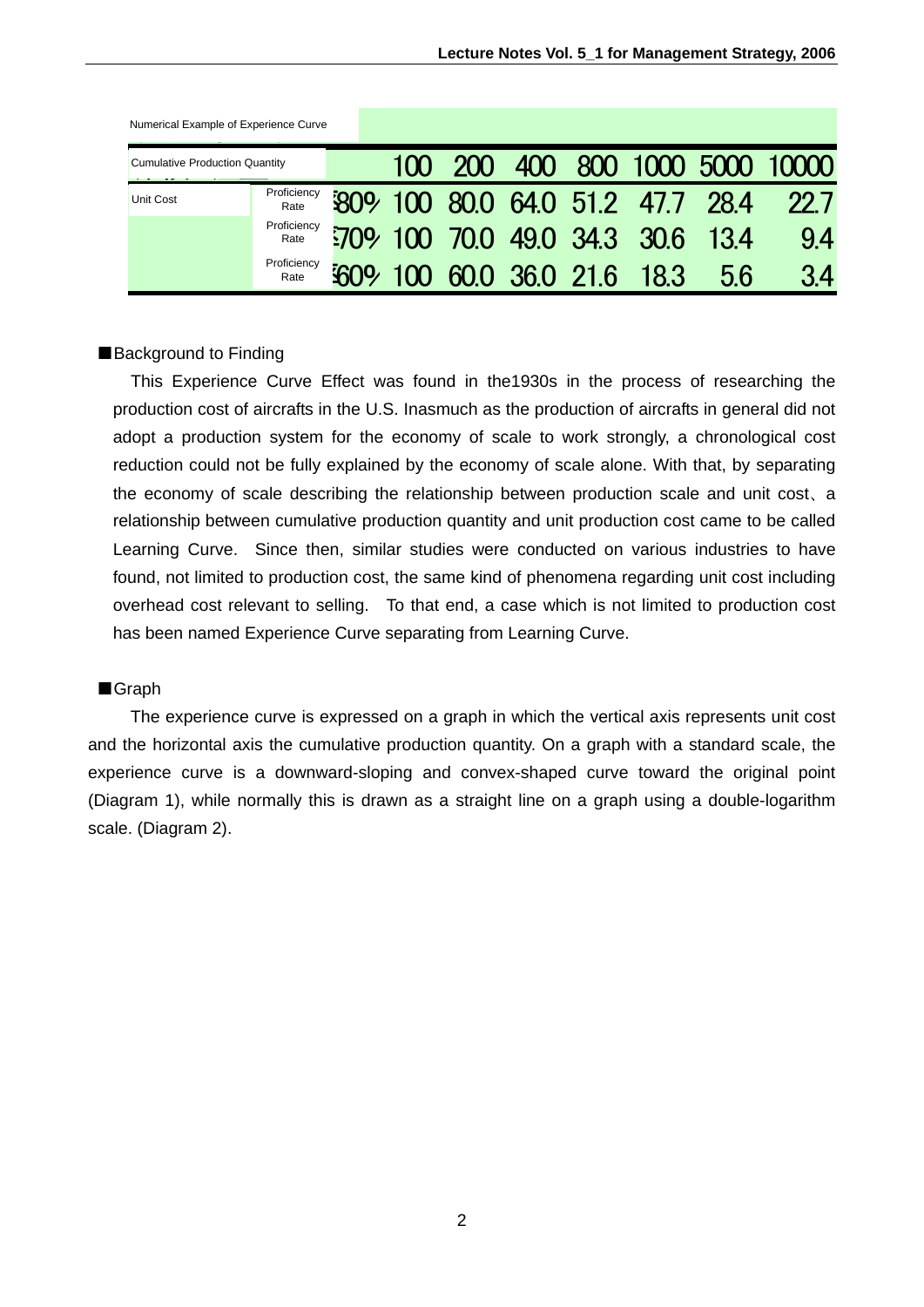

However, the value of cost needs to be adjusted by using the deflator in order to eliminate inflationary effects. The ratio of cost descent indicated by the experience curve drawn through such manners differs by industry: Every time the cumulative quantity doubles, some industries see their unit cost decreased to only 90% of their earlier figure, while others witness as much as 60%. This ratio, normally called a proficiency ratio, is different by industry, while it is said that there is little difference in the one among firms within an industry which produces the identical products. Although the vertical axis of the experience curve is essentially supposed to indicate unit cost, in case the experience curve of an industry as a whole is drawn, the average shipment price of that industry comes to be often employed as its proxy variable (Diagram 3).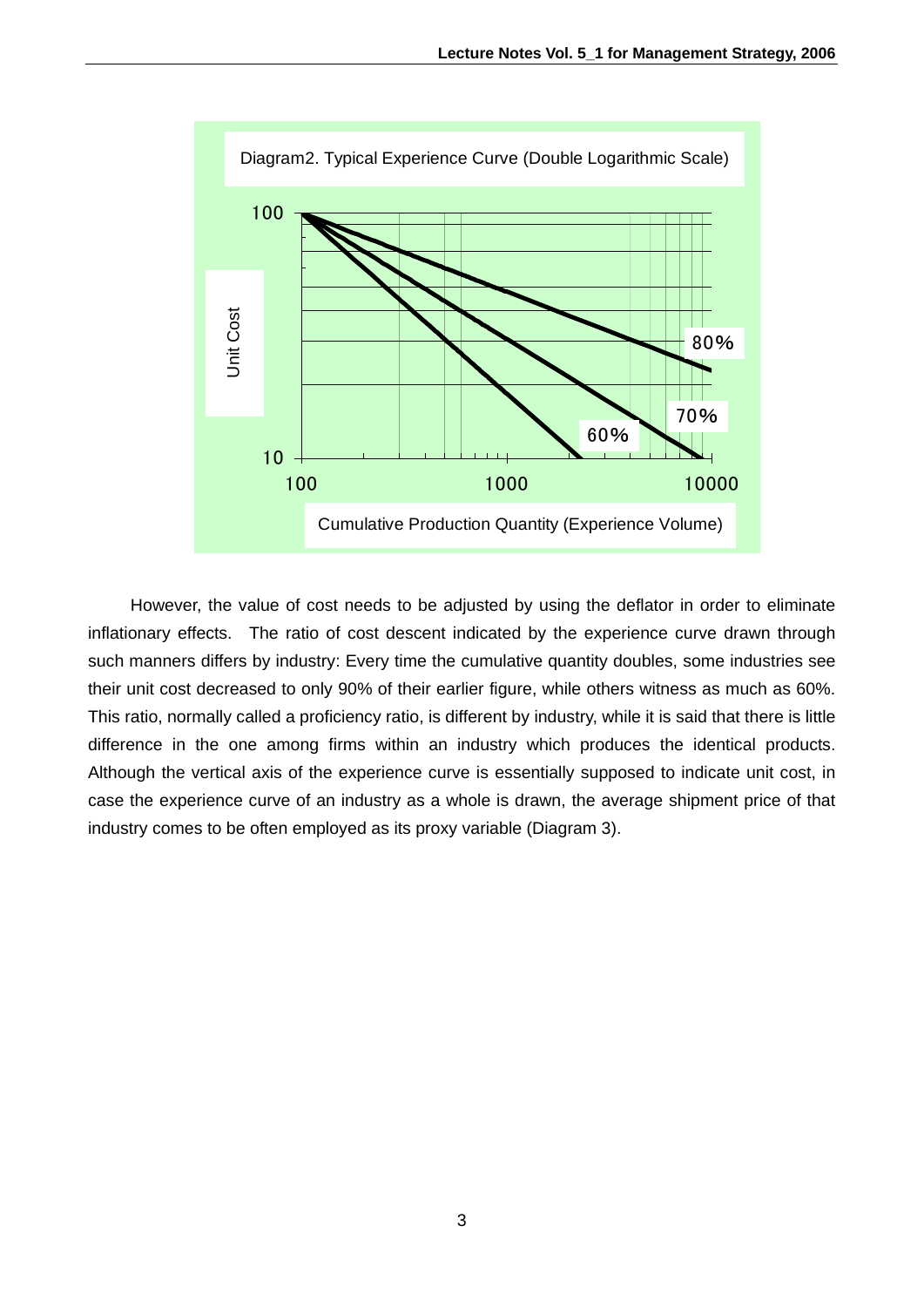

■ Variance in Proficiency Ratio by Industry

Proficiency ratio varies by industry.

It is said that there is no big difference in this ratio among firms producing the same product.

What does it mean to each firm?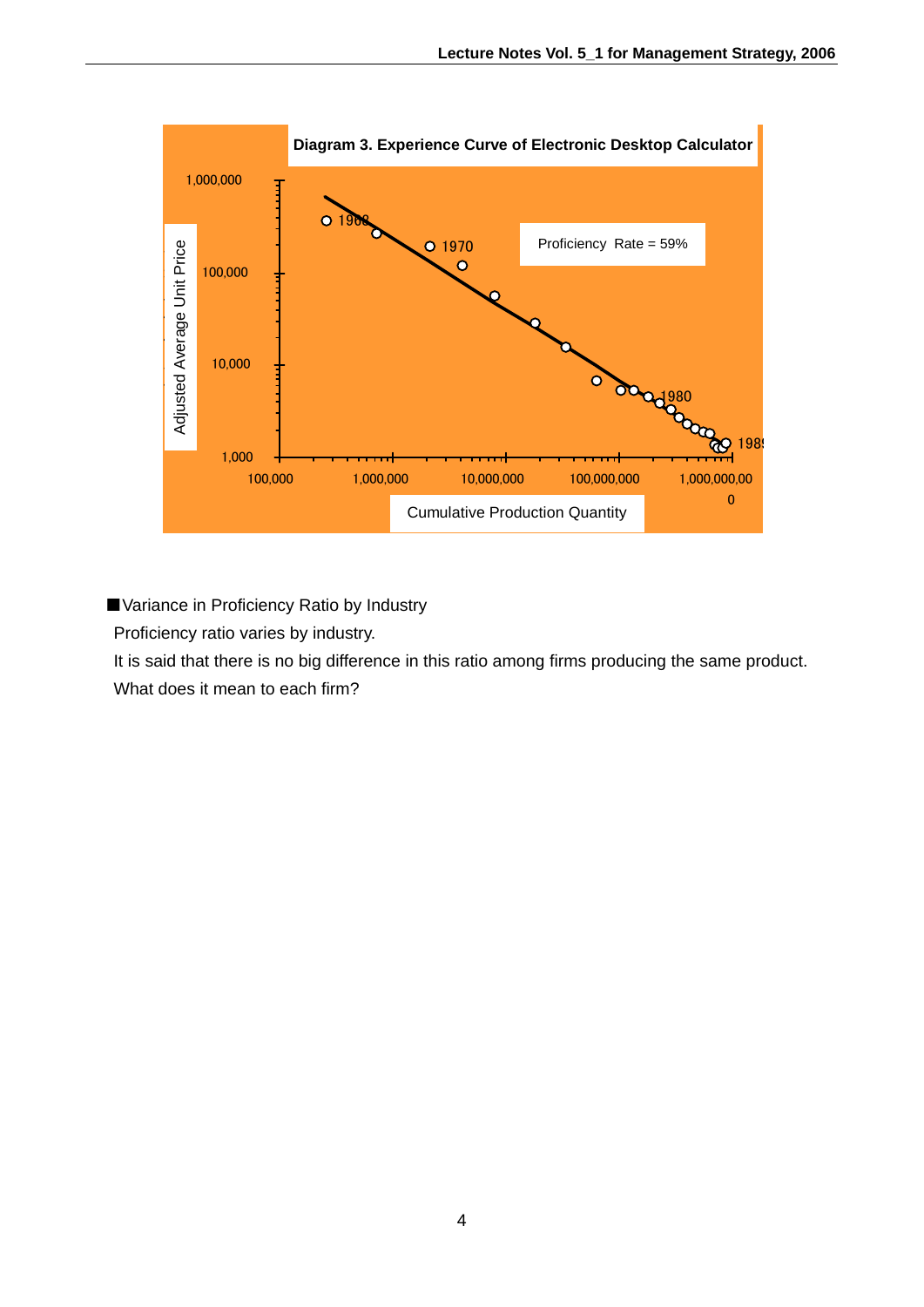

‡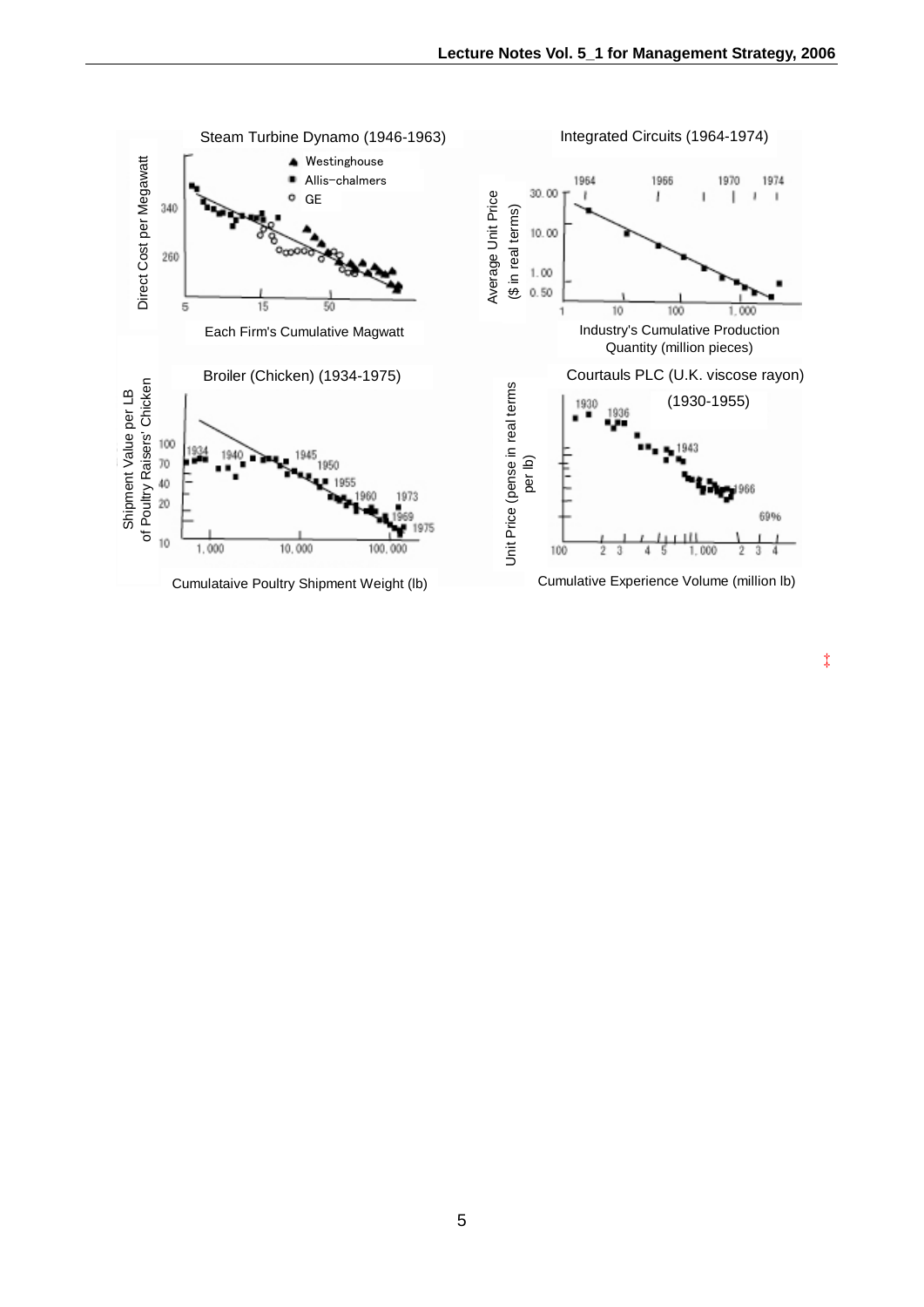‡



Note: Scrupulously the experience curve is a diagram to show the relationship between the experience volume and cost. However, due to scarcity in the publication of cost figures, the relationship between the industries' shipment price (\$ denomination in real terms) and experience are shown in most of the above 8 diagrams.

Data: The Boston Consulting Group

Diagram 3-3 Examples of Experience Curve

Origin: D. F. Abell & J. S. Hammond (Author) I. Kataoka (Translator) (1982). *Strategic Marketing Plan*, Diamond Inc.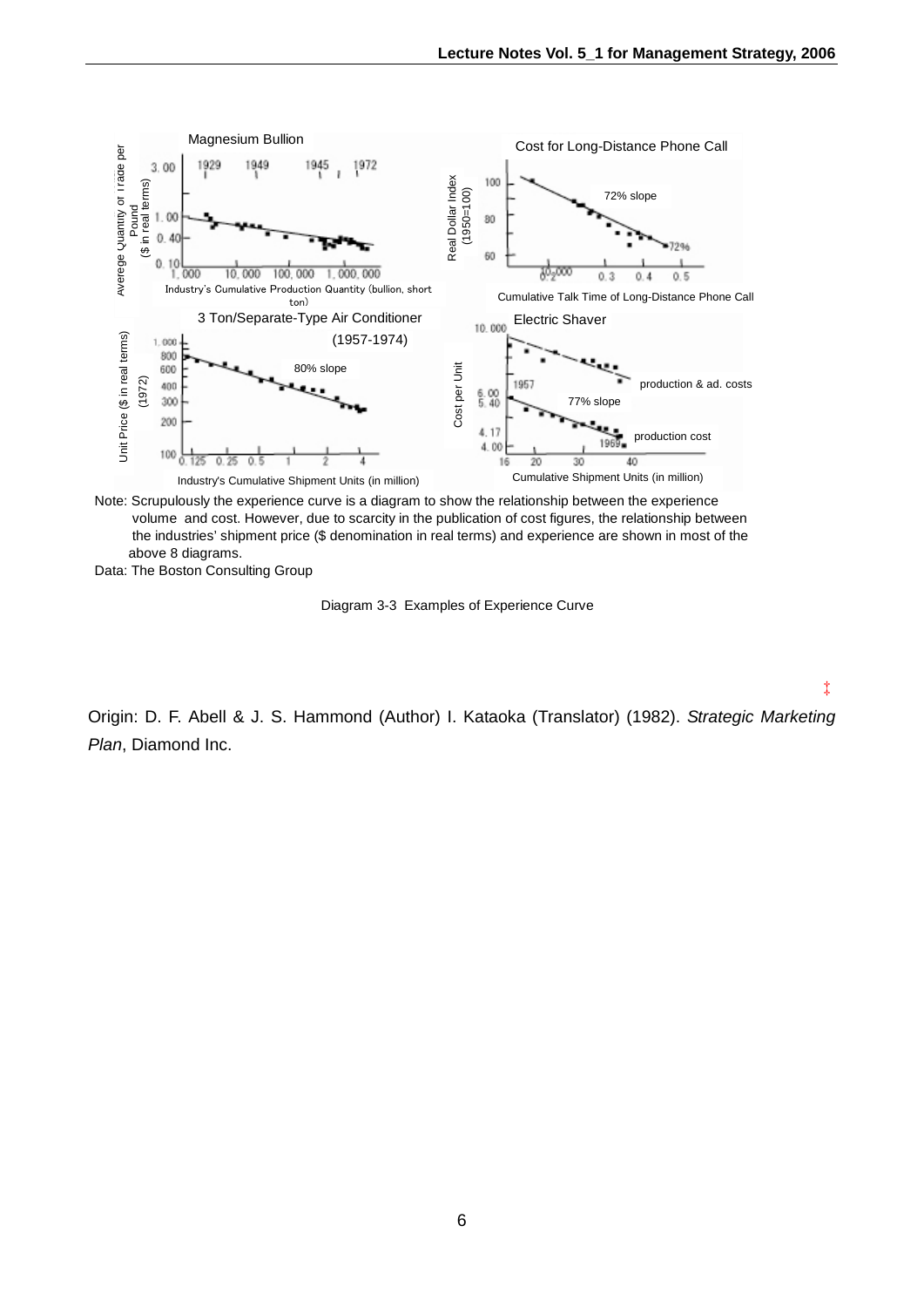

■Economy of Scale and Experience Curve Effect



Production Scale (production volume/month)

■Causes to Sprout Experience curve (1)Increase in Workers' Efficiency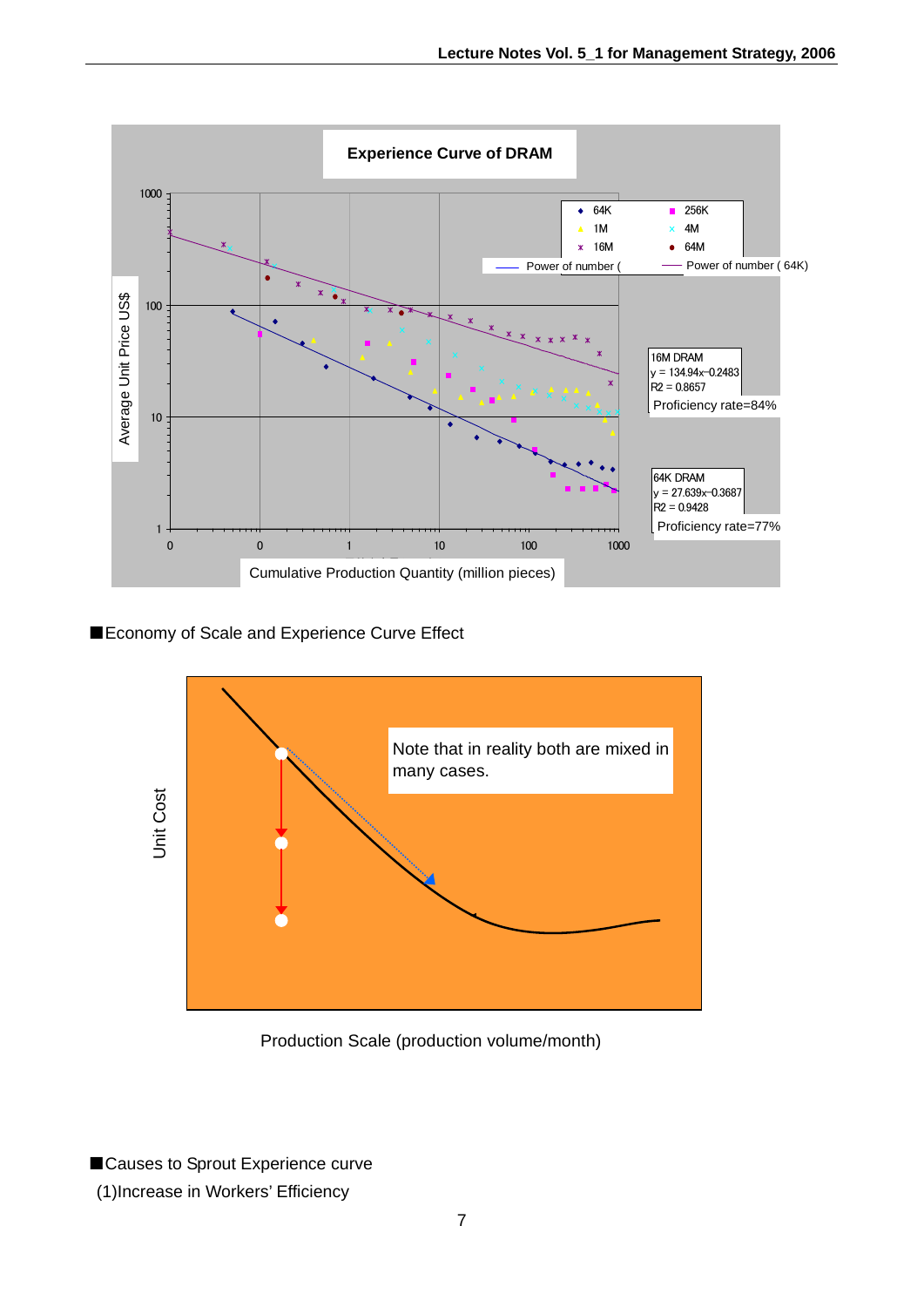In repeating certain job, workers familiarize themselves with it and learn remedies and shortcuts to enhance their efficiency. Thus, the more jobs there are that workers decide on their production speed, the higher their proficiency level becomes through experience.

#### (2)Job Specialization and Method Improvement

 Specialization in certain job results in an enhancement of its production efficiency. (Division of labor increases workers' experience volume.) Also, some improvement of processes and movements contributes to an efficiency increase.

#### (3)New Production Process

 Particularly in capital-intensive industries, new developments and improvements of their manufacturing processes can become significant sources of their cost reduction. For instance, in the semiconductor industry with a low labor-intensive level, firms concentrate a fairly large portion of their R&D activities on the upgrading of their production technology, thereby showing the industry's experience curve at 70% to 80%.

#### (4)Increase in Efficiency of Production Facilities

 When production facilities are designed in the beginning, their production efficiency often stays at a relatively low level. As the manufacturing experience using these facilities increases, a breakthrough step may be found aiming at an advancement of the production efficiency

### (5)Change in Mix of Utilized Resources

 With the accumulation of experience, producers often turn out to be able to utilize different or cheaper resources. Such examples are unskilled laborers switching positions with proficient workers, and automatic machines replacing labor force.

#### (6)Standardization of Products

 Standardization makes it possible for workers to repeat jobs required for acquiring their proficiency. In the production of Ford's Model T, for instance, standardization was pursued positively. As a result, there were price reductions in line with the 85% experience curve over a number of times during the period of 1909 through '23. Even for a case in which a broad range of product lines is necessary, the standardization at the level of parts can provide the full benefit of a greater experience effect.

#### (7)Product Design

 Along with the accumulation of experience on a specific product, its maker and customers come to be able to clearly capture the functions desired for this product. As such an understanding grows deeper, while improving each of the product functions observed from various angles, it becomes all possible for the maker to apply a product design for economizing raw materials, and to enhance an efficiency in the production process and to introduce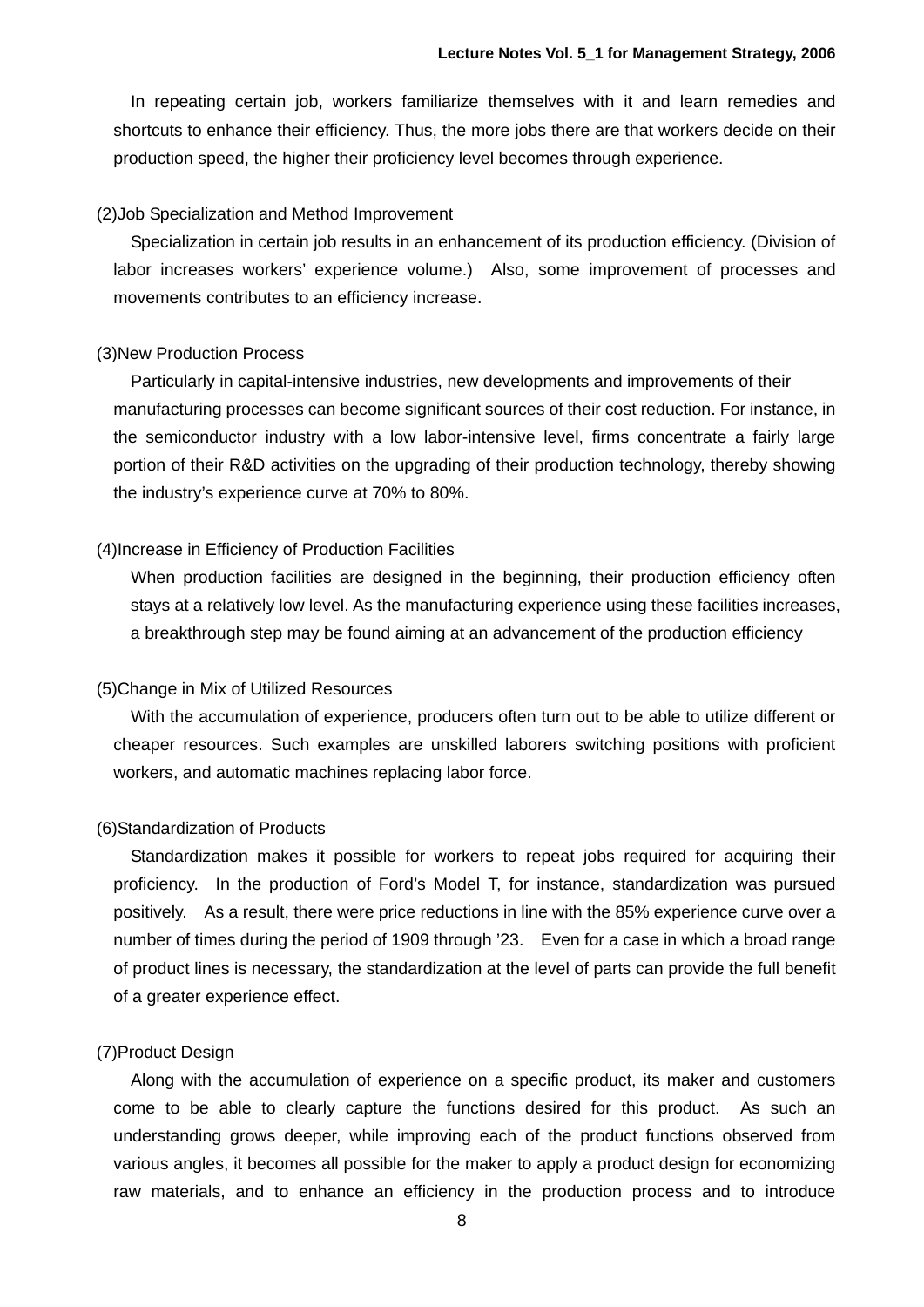lower-cost parts/materials.

#### (8)Boost in Yield Ratio

With such forces as in the above, the yield ratio (ratio of conforming units) goes up. In the fields of semiconductors, liquid crystal panels and CCD, an uplift of the yield ratio constitutes an enormous factor in terms of their cost reduction. A mass production of a new product in these industries sometimes gets started with a 10% yield ratio. If the yield ratio becomes twice as much, an input cost like that of raw materials drops as much as 50% by a simple arithmetic.

The above-mentioned factors indicate that the reduction in cost based on experiences does not arise spontaneously、but rather that that is a result of powerful efforts and pressures aiming at the cost reduction. And the experience effect and economy of scale proceed simultaneously in many instances. However, the experience effect described here primarily refers to the effect ingenerated by the experience in consequence of inventive brain, skillfulness, technical capability and masterfulness, all of which human beings are possessed.

#### **1.2 Penetrating Pricing Policy**

As stated in the above, that all firms within certain industry have just about the same proficiency ratio provides an important bearing in terms of a pricing policy. In other words, if one firm can project the industry's proficiency ratio from its own data, as long as the cumulative quantity can be found, this firm can project and foresee costs not only of its own but of other firms.

Assuming the proficiency ratio is equivalent in an industry, it does not mean that each firm's cost is identical at the same point of time. Chart 1 is to show that, for two firms having the proficiency ratio of 80% and initially the same cumulative production quantity and unit cost, if there is a variance in the sales growth rate between these two, there occurs a big difference in cost position in the next 4 years. To compare one firm of a low growth at 10% and another of a high growth at 50%, although the initial cost is identical 100 for both, the former's cost becomes 56 and the latter's 44 in 4 years to come, hence the cost of the low-growth firm turning out nearly 1.3 times as high as that of the high-growth one. Accordingly, it is a strategically critical issue for a firm to slide down on the industry-common experience curve more speedily than others.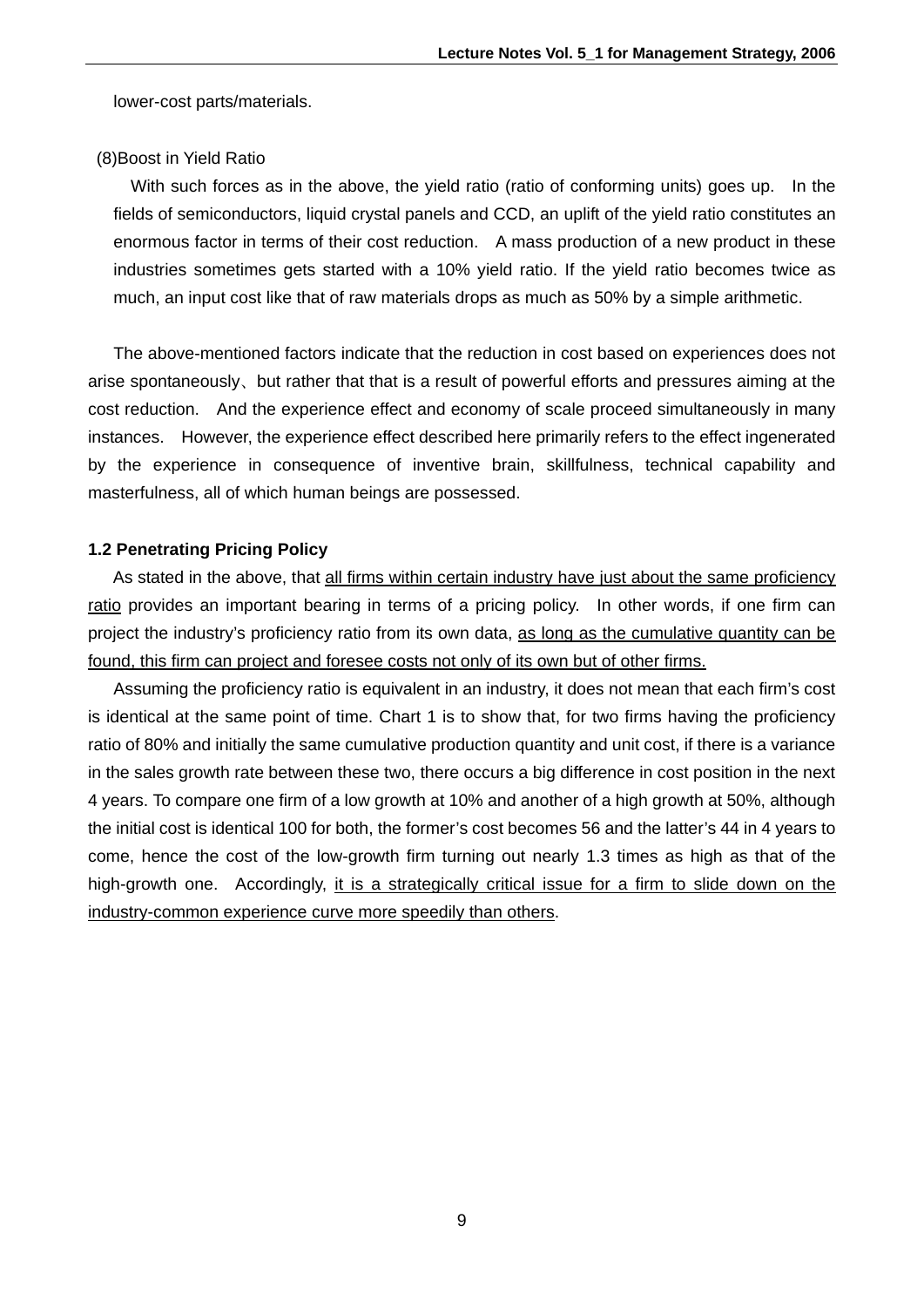| <b>Low-Growth Firm</b> |                       |                                          |                  |                      |
|------------------------|-----------------------|------------------------------------------|------------------|----------------------|
| Yr.                    | <b>Sales Quantity</b> | <b>Cumulative Production</b><br>Quantity | <b>Unit Cost</b> | <b>Initial Price</b> |
|                        | 1000                  | 1000                                     | 100              | 110                  |
|                        | 1100                  | 2100                                     | 79               | 87                   |
| $\overline{2}$         | 1210                  | 3310                                     | 68               | 75                   |
| 3                      | 1331                  | 4641                                     | 61               | 67                   |
| 4                      | 1464                  | 6105                                     | 56               | 61                   |
| 5                      | 1611                  | 7716                                     | 52               | 57                   |
| 6                      | 1772                  | 9487                                     | 48               | 53                   |
|                        | 1949                  | 11436                                    | 46               | 50                   |
| 8                      | 2144                  | 13579                                    | 43               | 47                   |
| 9                      | 2358                  | 15937                                    | 41               | 45                   |
|                        | 2594                  | 18531                                    | 39               | 43                   |

Chart1 Variance in Experience Volume and Speed of Cost Decrease

**High-Growth Firm** 

| Yr.              | <b>Sales Quantity</b> | <b>Cumulative Production</b><br>Quantity | <b>Unit Cost</b> | <b>Initial Price</b> |
|------------------|-----------------------|------------------------------------------|------------------|----------------------|
|                  | 1000                  | 1000                                     | 100              | 88                   |
|                  | 1500                  | 2500                                     | 74               | 69                   |
| $\overline{2}$   | 2250                  | 4750                                     | 61               | 60                   |
| 3                | 3375                  | 8125                                     | 51               | 54                   |
| 4                | 5063                  | 13188                                    | 44               | 49                   |
| 5                | 7594                  | 20781                                    | 38               | 46                   |
| $6 \overline{6}$ | 11391                 | 32172                                    | 33               | 43                   |
| 7                | 17086                 | 49258                                    | 29               | 40                   |
| 8                | 25629                 | 74887                                    | 25               | 38                   |
| 9                | 38443                 | 113330                                   | 22               | 36                   |
|                  | 57665                 | 170995                                   | 19               | 34                   |
|                  |                       |                                          |                  |                      |

Such a gap in sales growth rate should be linked with changes in the market share. The growth rate of a firm that expands its market share is higher than an average growth rate of the industry, and conversely, the growth rate of one that loses its market share becomes lower than the industry's average growth rate. The cumulative production quantity of a firm that maintains the top share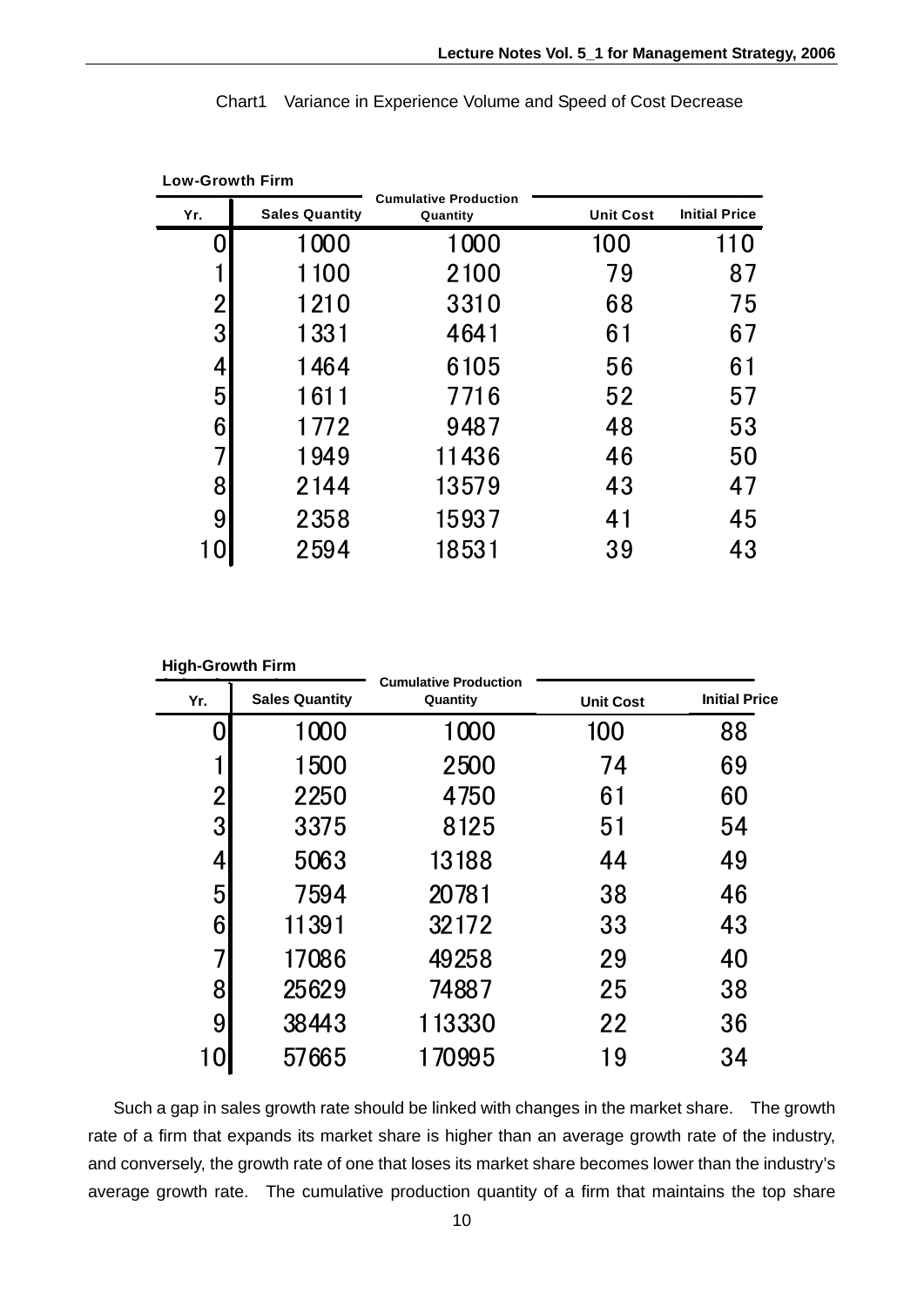since the industry's introductory period is the largest in this industry, hence this firm's cost at the lowest in the same industry. Also, even when a firm does not occupy a top share in the beginning, if it attains the top position preferably in an early stage of the life cycle, and expands or maintains its share, it can gain the lowest-cost position in the industry. This kind of firm can establish an overwhelming competitive advantage over other firms on the cost front.

 One variable that influences market share is price. When furnished products are the same, a firm setting its price lower than others should increase its share. The firm can expand its market share by providing its product at a price lower than other firms', even squeezing its margin at first. This leads the firm to attaining a greater cumulative production quantity than others, and owing to the experience curve effect it can build a lower cost than others. Consequently at the next time point this firm is also capable to set out a price lower than others' taking advantage of its low cost position, and further expands its market share. Keeping up this cycle, this firm is set to establish a cost advantage that overwhelms competitors. In this way, to set a relatively low price―albeit sacrificing the margin―with an objective to expand a market share is called Penetrating Pricing Policy.

 This penetrating pricing policy has been considered effective in a period for a product to proceed from its introductory stage to growth phase. First, in the introductory period when the market hardly expands, a firm presents a drastically low price, like below its cost in an extreme case, and boosts demand. With that, by increasing its sales at a growth rate higher than other companies', this firm can expand its share as well as reduce its cost more speedily than others, and earn the top share while competitors are hesitant about reducing their prices. Even when the whole market turns into a growth period with rivals starting to pick price competitions, this firm can counterwork leveraging its cost advantage and knock out these opponents. By maintaining the top share in this way, the firm is able to achieve a higher profit ratio than others, as there would be no competitors challenging with the price in due course, in the large-scale market during its later growth phase and maturation period.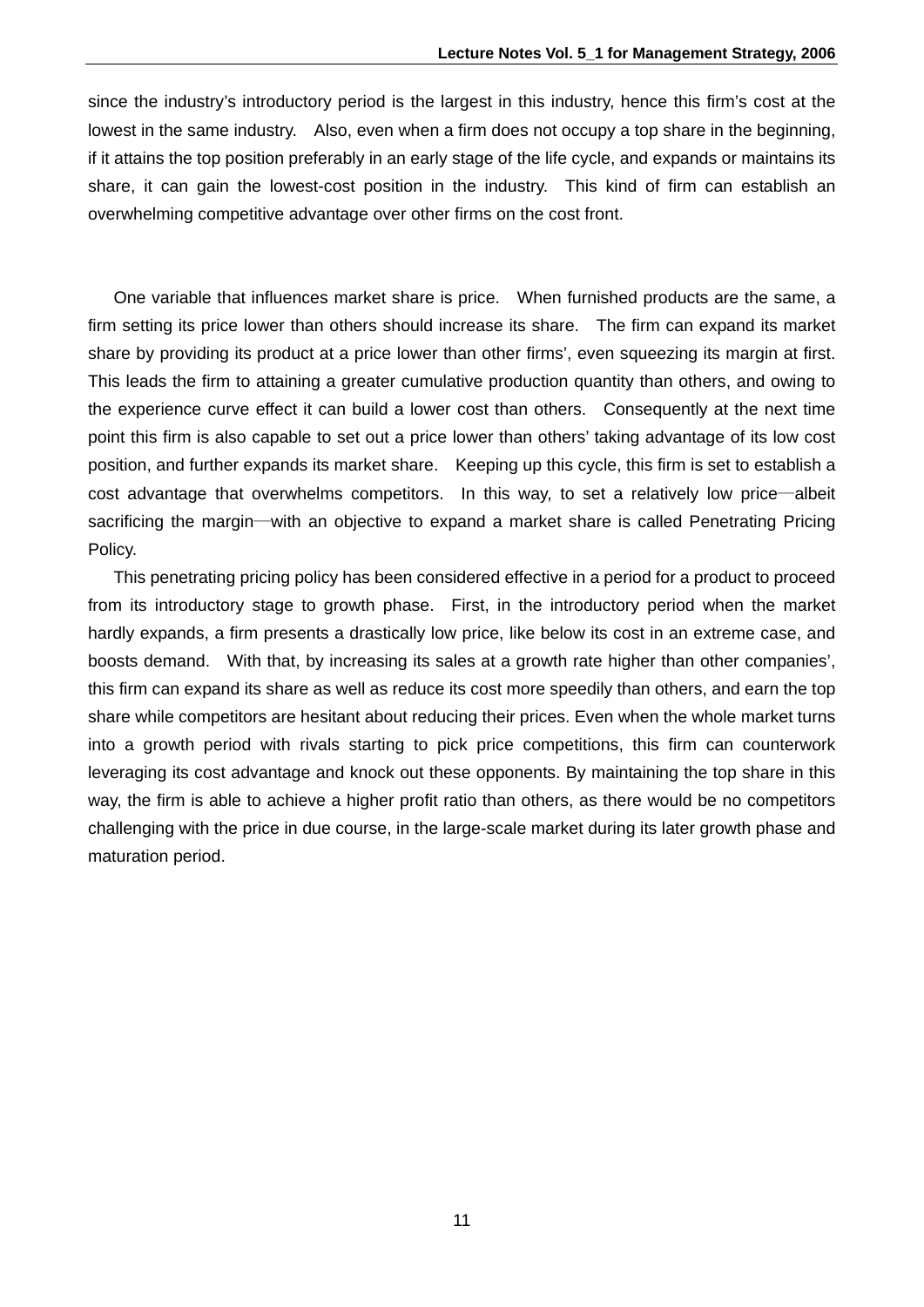

**Diagram 4 Unit Cost and Price of Low-Growth Firm** 

**Diagram 5 Unit Cost and Price of High-Growth Firm** 



 Diagrams 4 and 5 have been drawn based on the assumption that, in the example of Chart 1, the variance in growth ratio between the two types of firms, 10% and 50%, has transpired as the result of the following: the low-growth firm's price is set to bank on a 10% margin on top of the initial cost, while the price of the high-growth firm is set 20% lower than that of the low-growth firm. Except, in order to make the variance in real value easy to see on the graphs, the standard scale marks instead of log scale are being used on both axes. Indicated in these diagrams are the profits/losses of the current period in the form of the dimensions surrounded by the current-period's price and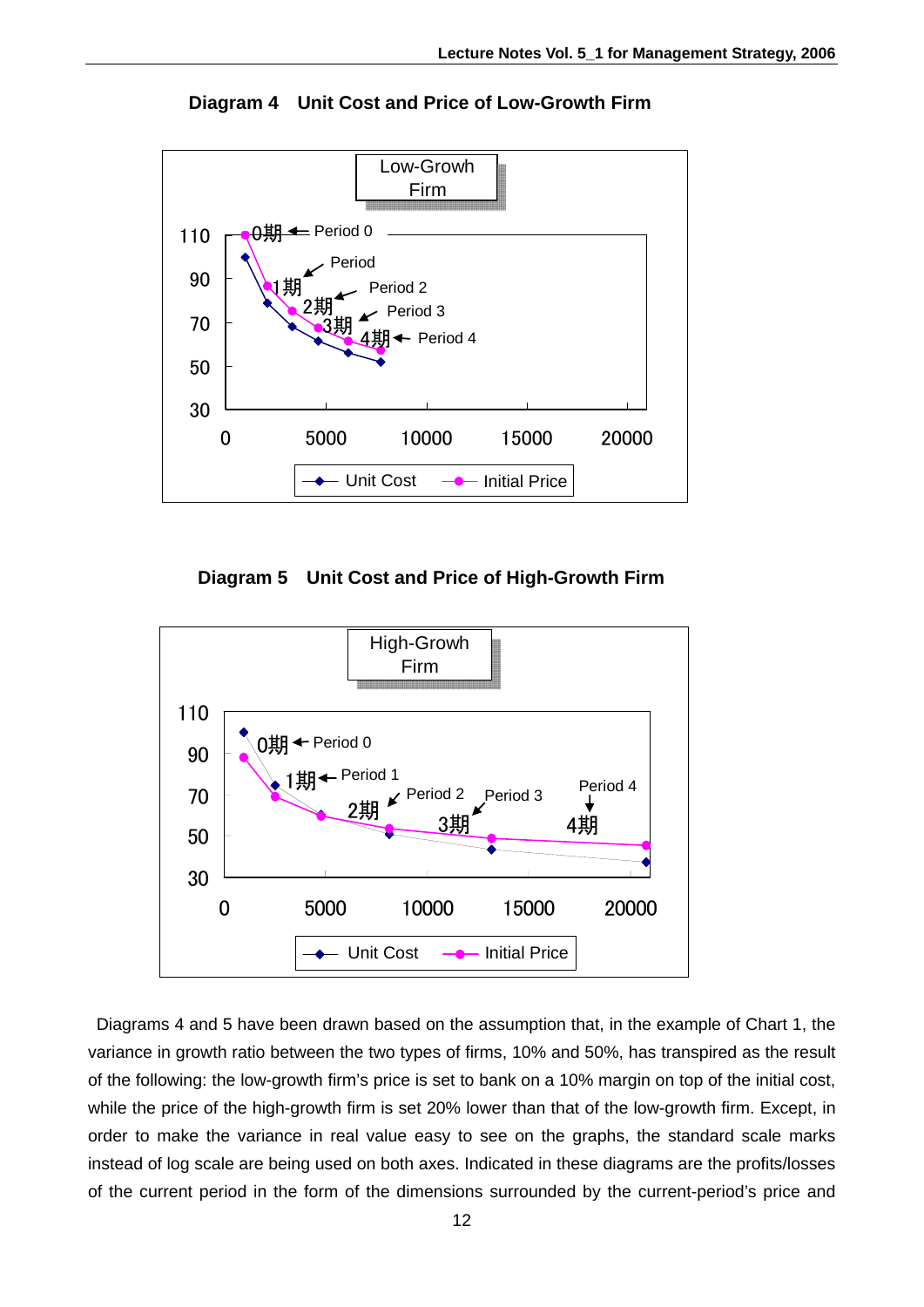initial cost, and the cost at the period's close. It is clear that, while the firm of the low growth that sets a high price earns a bigger profit in the periods 0 and 1, the profit amount of both firms in the period 2 becomes almost even, and in the period 3, the firm with a low price that attains the high growth gains a larger profit amount.

 A typical example of a success in having implemented this type of pricing strategy is known to be the semiconductor business of Texas Instruments Inc. (IT). The proficiency rate of semiconductors is normally said to be 70%, indicating it is a business under a significant influence of the experience curve effect. TI has expanded its share and earned a vast amount of profit by employing an aggressive capital investment and low-price strategy in the respective introductory period of each product evolving from transistor to IC, and to LSI.



### **Experience Curve of Playstation**

 Also, Sony Computer Entertainment, Inc. that markets Playstation ("PS") has reduced the machine-body prices of PS and PS2 in stages leveraging the experience curve effect. As companies with inferior shares could hardly follow these price cuts, the PS's share has expanded. A positive growth cycle has been established where a company with a large cumulative production quantity, resulted from disseminating more quantity, boosts its diffused quantity even further.

### **1.3 Limits of Strategy Pursuing Experience Effect**

■Notanda on Application of Experience Curve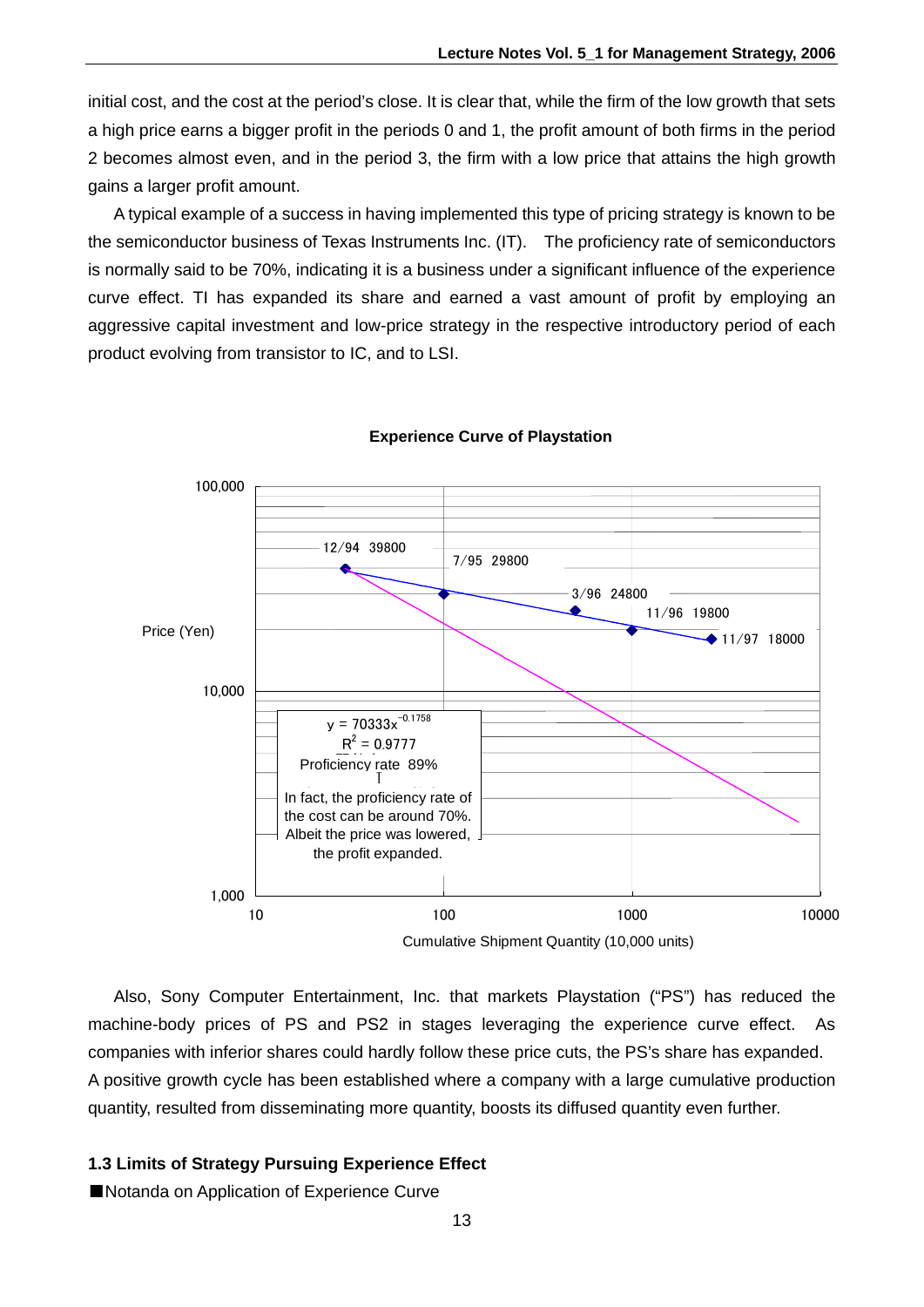Nonetheless, the cost-leadership strategy that pursues the experience effect is not necessarily advantageous all the time. For example, it is most expedient to secure a leadership in cost in an early stage of a product's life cycle when an experience volume can be easily doubled. In addition, when a market's growth rate is high, it is possible to accumulate experience in a short time span and at a relatively low cost without confronting a fierce protest as no sales of rivals is taken away. Or conversely, an accumulation of experience is difficult in the later stage of a product's life cycle or in a market with a low growth rate.

 To secure an experience volume, i.e. to expand a share, it is necessary to expand a production capacity, develop new sales channels and to invest in advertising and marketing activities. Besides, with a squeeze on profit margin aiming at a share expansion, the strategy pursuing the experience curve effect, in a short term in its early phase, is risky to involve a low profit and high cost.

 An example: A prime rival at the industry's top position has 24% market share, whereat own firm's share is 6%. When the market as a whole is growing at 8%, and the prime rival is increasing its sales at the same rate with the market and maintaining its share, it is necessary for own firm to keep on increasing its sales at an annual rate of 26% (3 times as much as the industry's average) for the next 9 years so as to secure the market position equal to its rival. Furthermore, during the same period own firm has to increase its production capacity by 640%.

 The experience-effect-pursuing strategy is not advantageous in such situations that a company does not possess enough resources required to secure a market leadership, or, there is a high chance to run into counter offensive by aggressive rivals, or, the growth rate of the market is low. The condition to employ this strategy is limited to a situation where all answers to the following questions are "Yes":

- ・In that industry, is there an enough segment in which the experience effect brings about an important cost advantage?
- ・In that industry, is it attractive to become the leader?
- ・Is own firm equipped, or can it be in future, with managerial resources required for its share expansion?

 Even if all answers to the above-stated questions are "Yes", the cost-leadership strategy to pursue the experience effect does not preserve its effectiveness forever. As a limitation of the strategy to pursue the experience effect, it is pointed out that an accumulation of past experience does not provide a cost advantage due to structural changes in market needs and technological innovations (product/manufacturing technology), etc.

#### ■Example of Ford

 Ford achieved a successful outcome by pursuing its experience effect with "Model T" launched in 1908. This company limited its product to a single mode, built large-scale assembly factories, segmentalized jobs sophisticatedly, implemented production facilities specialized in specific jobs, reduced its outsourcing cost by mass purchase and simultaneously conducting the vertical integration, thus cutting the product cost uncompromisingly. Reflecting the cost reduction on its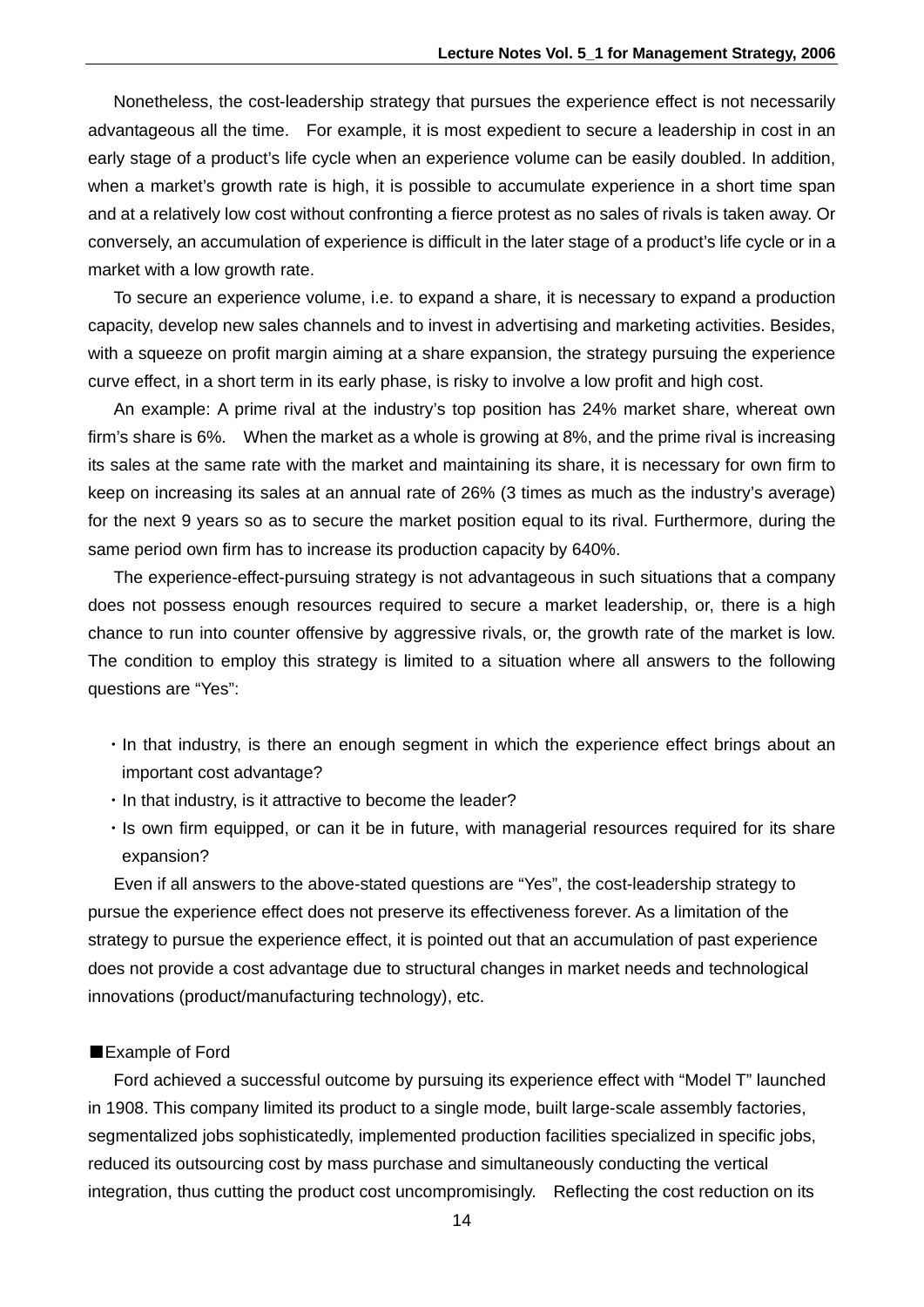pricing, Ford was in the market-leader position occupying a 55.4% share in 1921.

The figure is omitted due to copyright.

Origin: Abernathy and Wayne (1974), *Limits of Learning Curve*, Harvard Business Review 52(5)

 During this time, however, consumers grew dissatisfied with cars that were merely cheap and of practical use. Such additional features as riding comfort and "sportiness" were demanded with cars. It was General Motors (GM) that appropriately responded to such structural change in the market needs. GM offered a multitude of models in full line that met "every pocketbook", and, at the same time, facelifted these models every year.

 Meanwhile, Ford introduced Model A in order to correspond to demands of the new market, at which point in time the experience accumulated with Model T turned out not to furnish any cost advantage. Moreover, with the confusion in factories originated by frequent design changes of Model A, which simultaneously blocked an accumulation of new experiences, the factories were pushed into closing for a year starting in 1927. Unable to adjust itself to both the new market demands and new technology, Ford resulted in giving up its industrial top spot to GM, and since then has not been able to recapture that position in U.S. market to date.

 Accumulating experience faster than rivals in a short period often requires specialized laborers and facilities/organizations that cannot be converted to other applications, thereby it is possible to enhance productivity for specific products. On the other hand, this loses flexibility, making it difficult to respond to new market needs or technologies. These phenomena is called "Dilemma of Productivity."

#### ■Shared Experience

 When there are products using the common parts, some apparent variance in proficiency ratio takes place for these products depending on firms.

Example: Interpretation on Honda's Success

15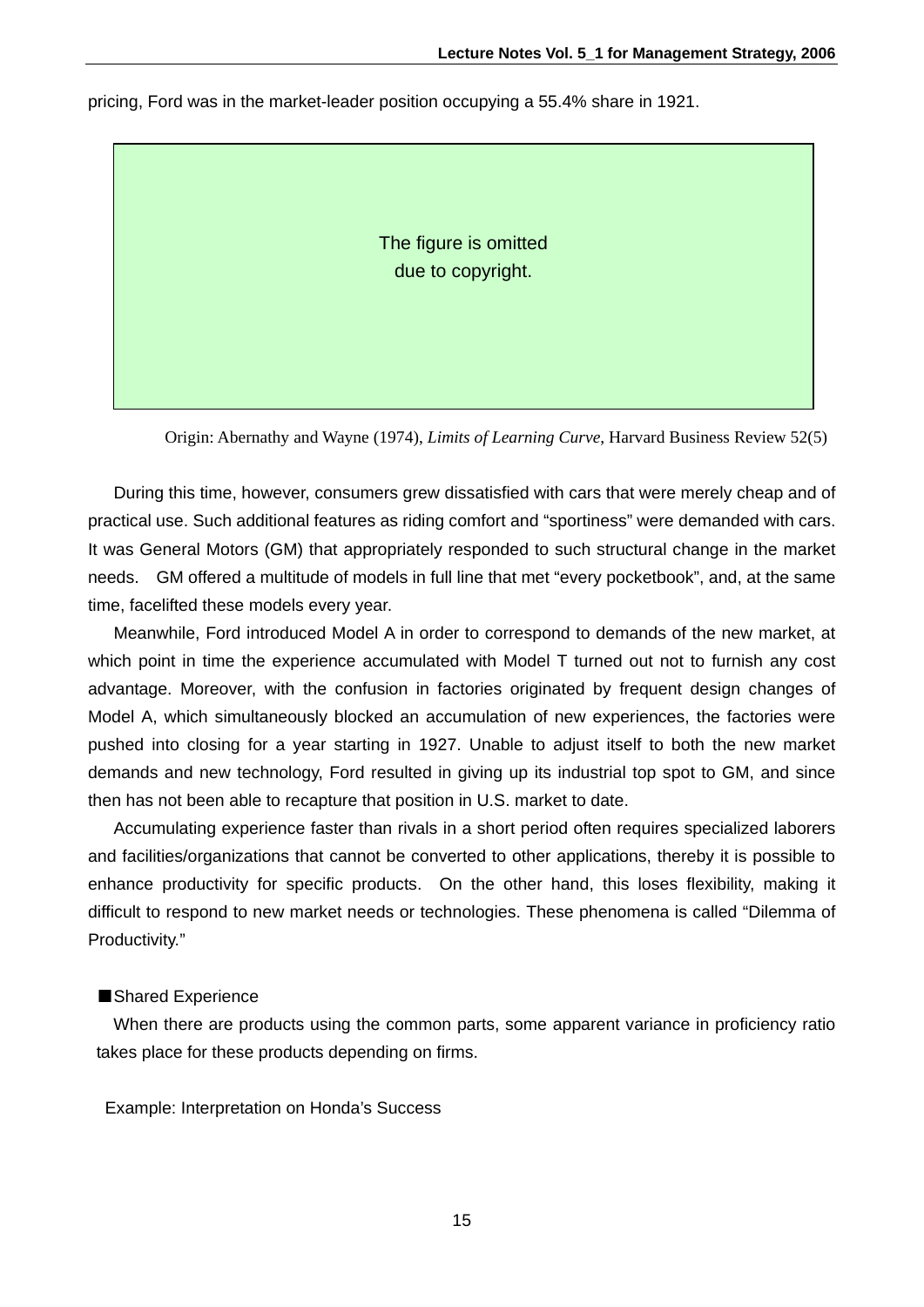The figure is omitted due to copyright.

Origin: Day & Montgomery (1983), *Diagnosing the Experience curve*, Journal of Marketing, 47(2)

■Inflection of Experience Curve in Industry Level ●Variance between Japan and the U.S.?

## **Diagram 2-7 Experience Curves of Color TV Industry in Japan & U.S.**

Average Shipment Price Index (1970=100)



**Component Ratio?**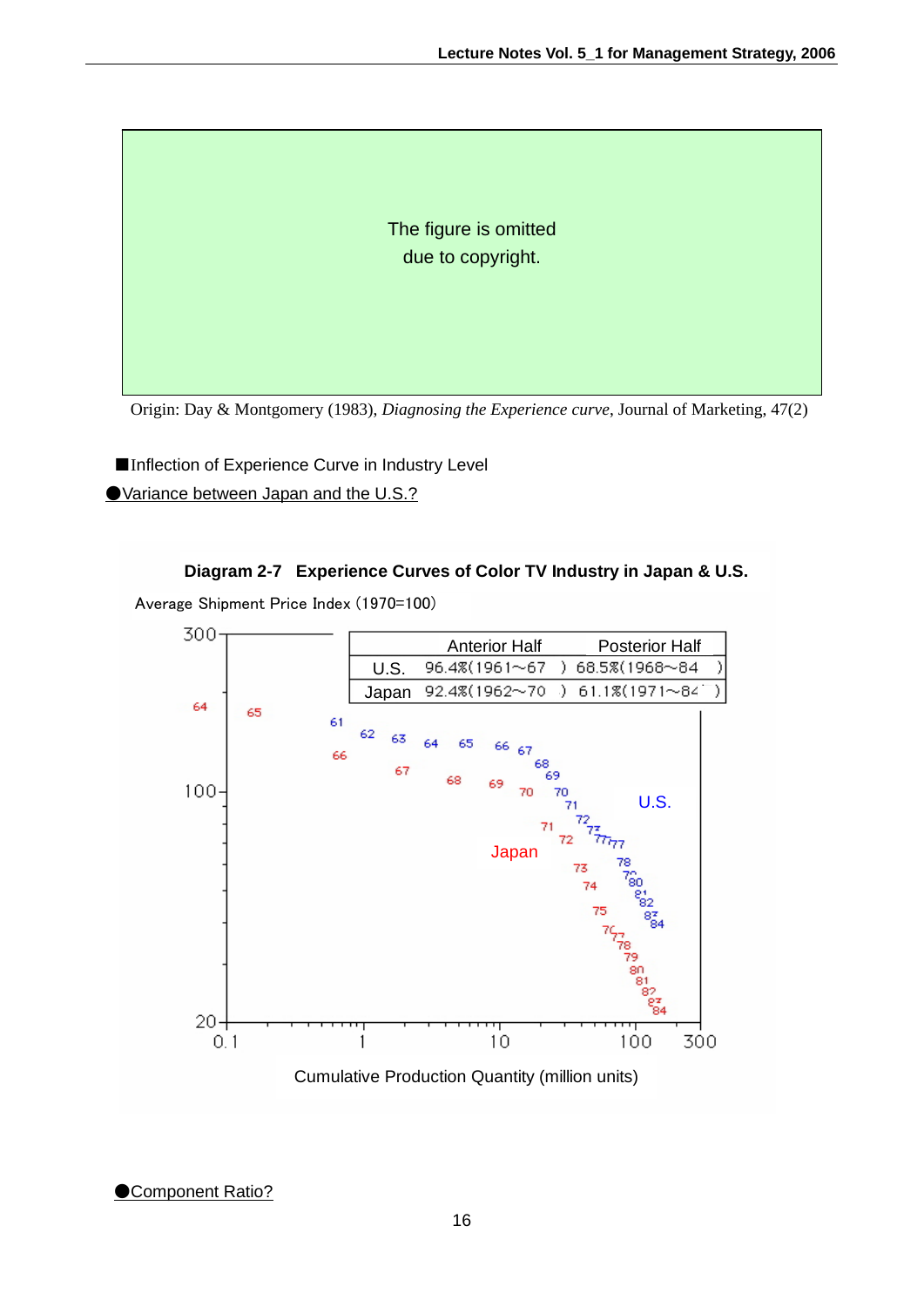

## **Diagram 2-9 U.S.: Experience Curves of Color TV by Type**

Shintaku, Junjiro (1994), *Competitive Strategies of Japanese Companies* , Yuhikaku Publishing

●Mechanical Type Inflects, Too?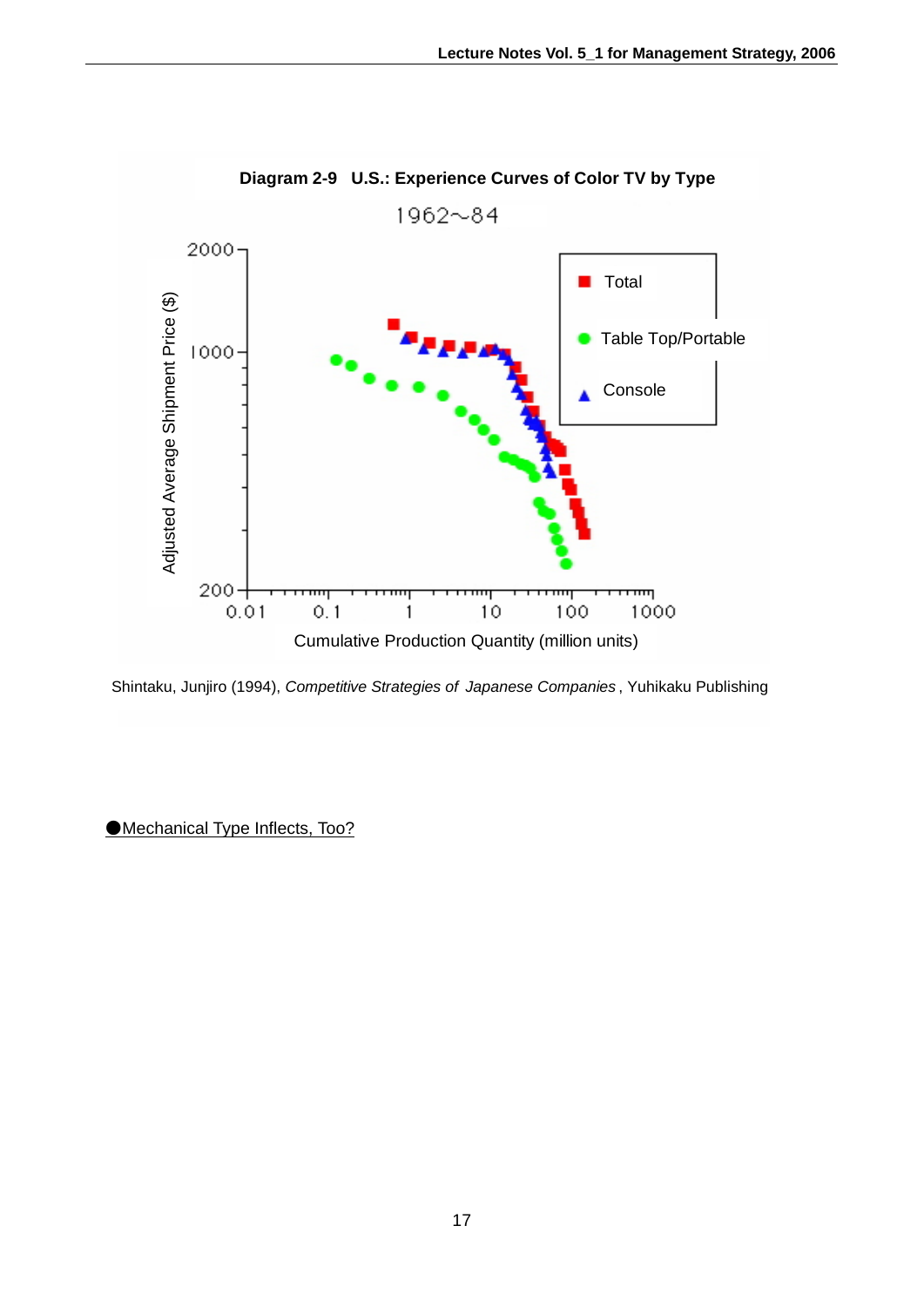

## **Diagram 1-8 Experience Curves of Watches in Japan**

## (1)Conversion of Fundamental Technology

 When the fundamental technology employed for certain product (process) significantly changes in the whole industry, so does its proficiency ratio which is the basis of the experience curve, and this curve inflects. An example of this is a change from the mechanical technology to the electronic technology

## (2)Increase in Exit Corporations

 When the number of firms exiting from certain industry increases after their defeats in competition, none of these firms' production quantity comes to be added to the entire industry's cumulative quantity, and the industry's experience curve inflects downward.

## (3)Intensification of Price Competition

 In an industry where all competitors employ a high-margin pricing policy, if a price competition becomes intense due to some reason, every company's margin gets gradually squeezed, albeit the proficiency ratio of cost is constant, the industry's experience curve expressed in price inflects downward.

(4)Increase in Ratio of Low-Price Products